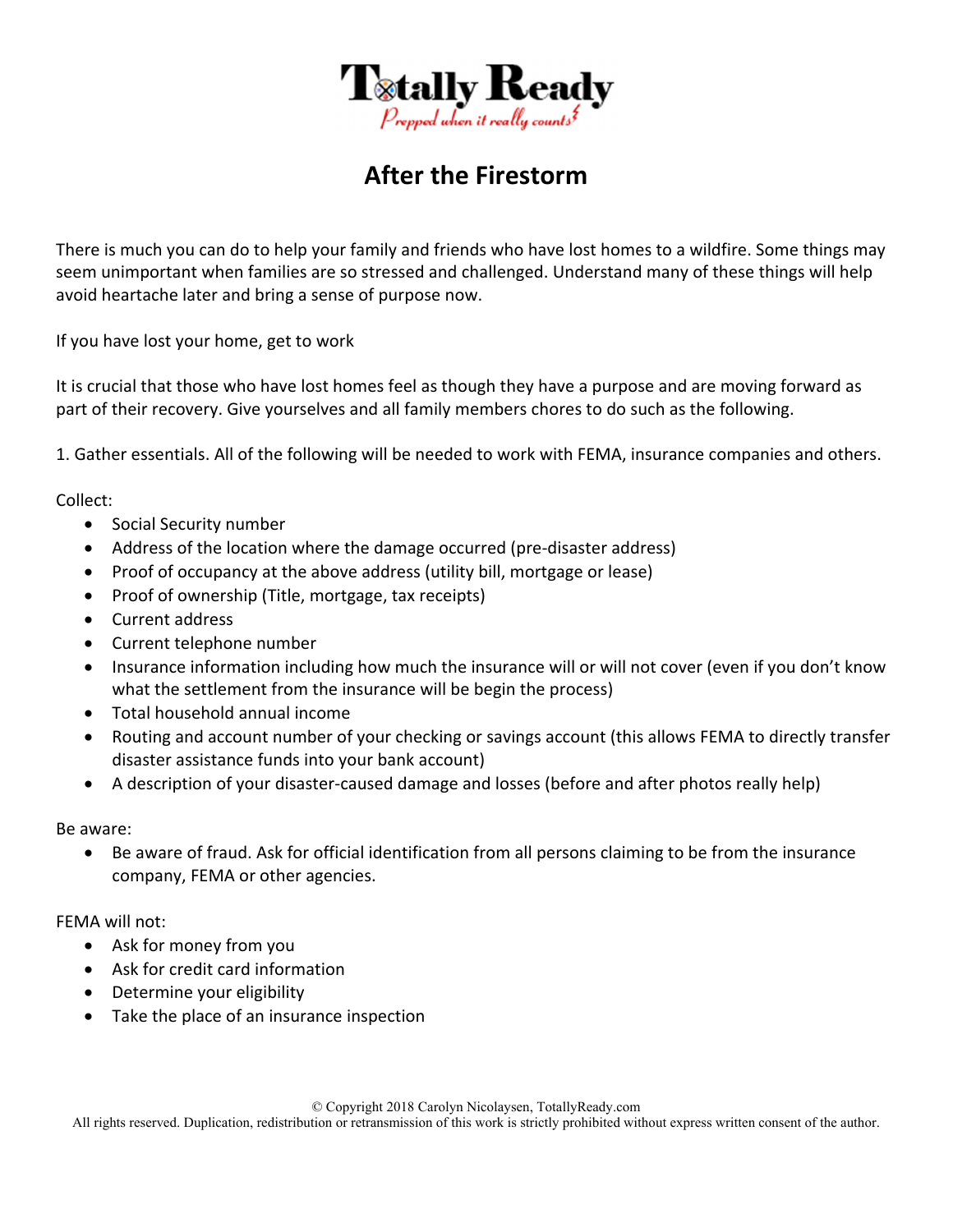

2. Call insurance company ASAP. Insurance agents will be overwhelmed but get your name on the callback list. Some companies may insist they inspect the property before you clean up. Some insurance companies will pay out the maximum allowed by your policy; other companies will require you to list every item you have lost. If you are evacuated out of the area call an insurance agent there. They may not be your agent but they will be able to help you and they will be far less busy. Begin a list if required. Understand companies requiring a list will pay based on depreciation. Claim every paper clip. Do not stop your list when you reach the policy cap. In other words, if you are covered for \$20,000 and the value of the items you have listed is \$20,000 do not stop your list. Continue listing everything you can remember, everything. If you compile a list which has a replacement value of \$40,000 once adjusted for depreciation you may get the \$20,000 for which you are covered.

3. Put a hold on mail, get a post office box, or have mail forwarded. The postal service will leave mail at a burned down home which is an invitation to those who may want to steal an identity and make claims on the property. Don't miss important documents, checks or well wishes.

4. Call friends and family and collect photos. Ask for photos taken in and around the destroyed home and also photos of special occasion celebration no matter where they were held. Choose someone to go thru and organize them. If a Facebook group is created for this purpose be sure it is private, invitation only. An older child may be asked to be in charge of this giving them a way to feel productive and providing a positive distraction.

Photos taken around your home will help you remember items in the home and yard you should list on insurance claims and government forms.

5. If your family needs ongoing prescriptions call the doctor and ask them to call in a new one to a pharmacy near your evacuation destination. He may need to change it slightly, such as changing the directions for use, for the insurance to cover the cost. If the prescription is at a chain pharmacy call and ask them to transfer it to the location near their evacuation site.

6. Sign up for automatic updates to your cell phones or emails from local and federal sources, and television stations. Do not watch news updates all day, only occasionally.

7. Post updates on ward and family sites. People love you and want to help.

8. When the cleaning up process begins take lots of photos. Take photos when first returning home, photos of any items found intact, photos of screens full of rubble and don't forget photos of destroyed cars, barbecues and other outdoor items.

9. Cancel everything so you are not continuing to be charged for services you can no longer use or need. Cancel as you would if you were moving. Cancel satellite, electric, gas, phone, newspaper, etc.

© Copyright 2018 Carolyn Nicolaysen, TotallyReady.com

All rights reserved. Duplication, redistribution or retransmission of this work is strictly prohibited without express written consent of the author.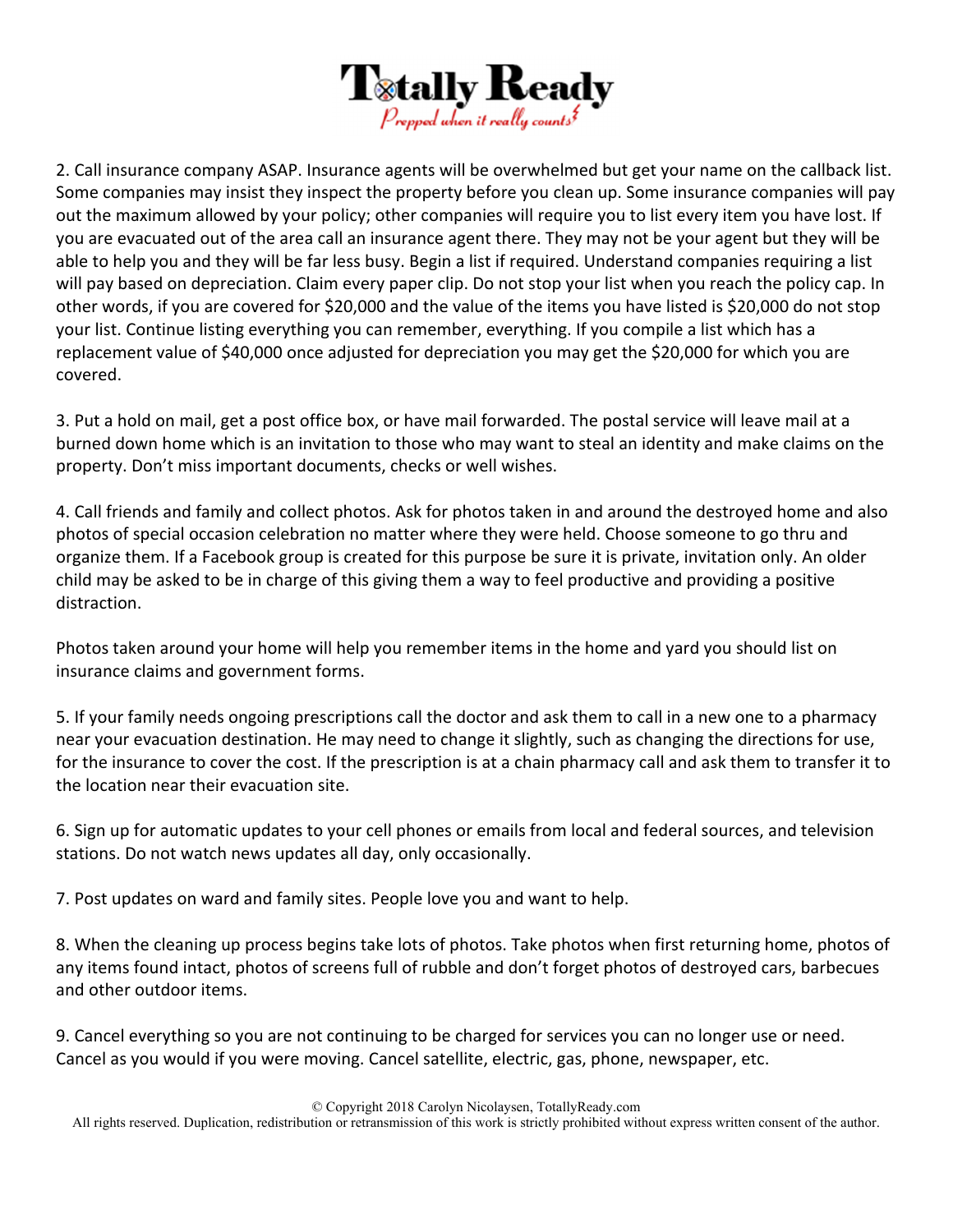

10. Save all receipts for living expenses after the fire including the purchase of clothing, toiletries, housing, etc.

11. Serve. Work at an evacuation site or if evacuated to a home make food and snacks for fire fighters and other rescue workers. Focusing on others really helps relieve the stress. Older children may want to organize a project to collect schools supplies, school t‐shirts, sports equipment, or stuffed animals. Challenge them to use their imagination for ways to help others who have also lost homes.

12. Give yourself a break. It's ok to be sad. It's ok to be angry. Allow yourself time to grieve.

13. Establish a routine as soon as possible. Establish a bedtime, a mealtime, a homework time, a get up in the morning time, a list of family chores, resume music lessons. Returning to a routine will help all family members feel secure and aid in accepting the new family norm.

14. Express gratitude each day. Every challenge also comes with blessing and small miracles. Recognize them as a family and record them to review on a bad day. These may be as small as someone texting "thinking of you" or someone telling you a joke or as amazing as someone opening their vacation home and treating you to a weekend break or sending a gift card or donating a bike.

15.When cleaning up wear work gloves, long pants and a long sleeve shirt. Wear boots with good soles in case there are still hot spots. Wear a N95 dust mask and goggles. If you smell gas get out and contact the utility company immediately. Damaged trees can topple so be cautious. What can you do as a friend or family member?

## **Ask a friend or family member how can you help?**

1. Bring cleanup supplies when clean up begins. These will be impossible to purchase near the disaster area. Deliver N95 dust masks, bottles of water, picnic cooler full of water for other than drinking, work gloves, goggles, folding chairs, folding table, pop up tent, tubs for anything that can be salvaged, wet wipes, shovel, screens for sifting debris, snacks, music with a small speaker (it's always easier to work with music), broom and dust pan, large heavy duty trash bags, spray bottle to mist ash before sifting, sun screen, lip balm, insect repellent.

2. When helping be sure to wear long pants, a long sleeved shirt and heavy work shoes or boots. Athletic shoes may melt on any hot coals you overturn.

3. Replace school supplies for children or classrooms. Several years ago a nephew's school burned. Since elementary school classrooms celebrate a student's birthday I made a birthday banner for his displaced classroom. His teacher loved it.

© Copyright 2018 Carolyn Nicolaysen, TotallyReady.com